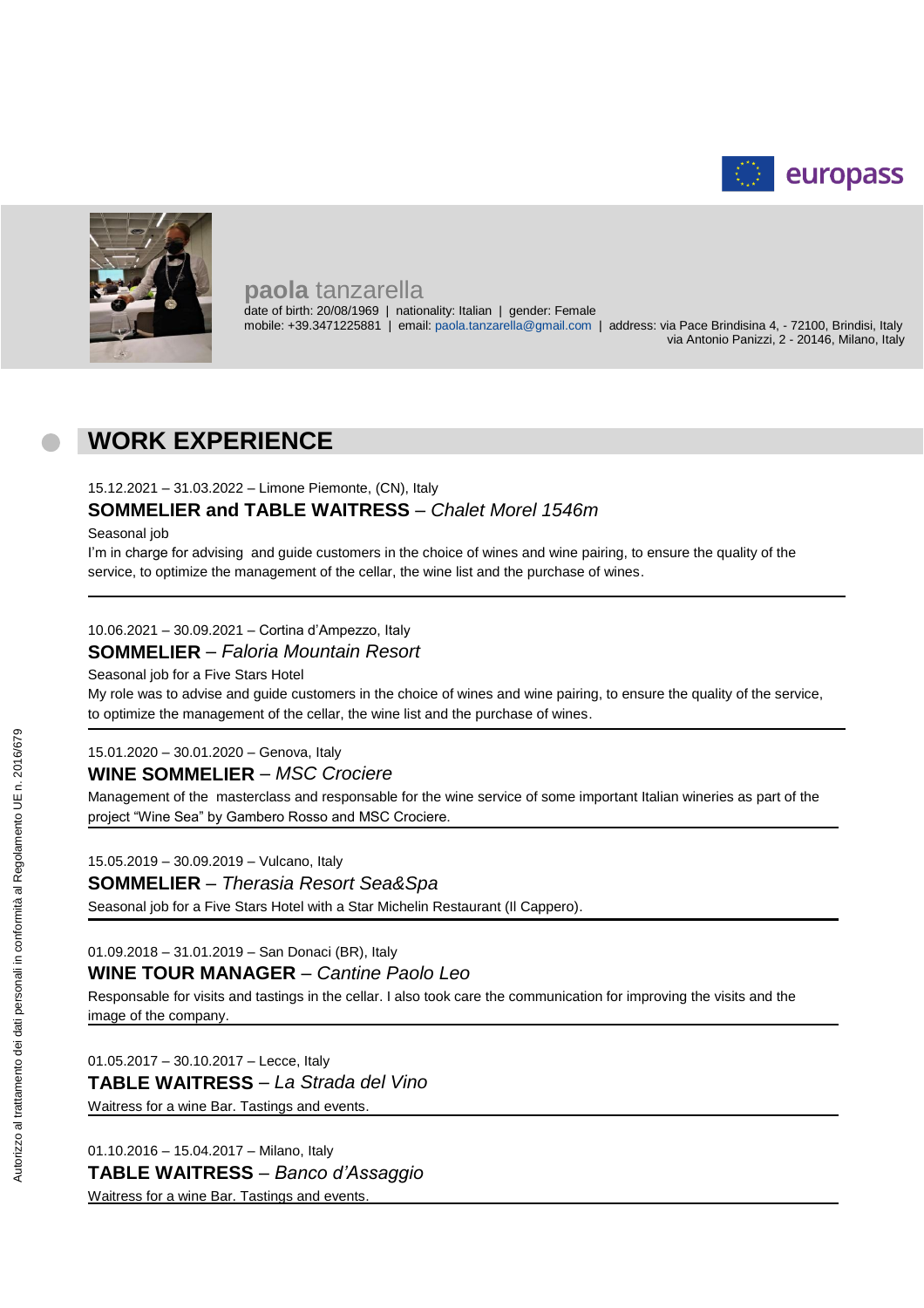#### 01.09.2016 – 31.01.2017 – Milano, Italy

### **EVENT ORGANIZER** – *Oroblù (CSP International Milano)*

Communication management and press office of the Oroblù brand for the opening of the first single-brand boutique in Milan. Management of the interview plan with the company's CEO and coverage of the event in all fashion and industry magazines, online and bloggers.

#### 01.07.2015 – 30.09.2015 – Torre Canne (BR), Italy

#### **STRATEGY MANAGER** – *Hotel Del Levante*

Concept of the Shoot & Stay marketing project to increase the visibility of the structure and create new and higher flow customer targets.

14.01.2014 – 14.01.2015 – Milano, Italy

#### **PRESS OFFICE MANAGER** – *Industries Sportswear Company*

Management of public relations, press office and digital PR for the fashion brands Marina Yachting, Henry Cotton's and 18CRR81 Cerruti.

07.01.2013 – 31.01.2014 – Milano, Italy

**PRESS OFFICE MANAGER** – *Logos PR*

Organization and press office in Italy and abroad for Philipp Plein's men's and women's show in Milan.

01.12.2011 – 31.12.2012 – Milano, Italy

**PRESS OFFICE MANAGER** – *Negri Firmian PR and Communication*

Account PR for the fashion brands GAP, MARCHON Eyewear, Hackett London, Alcantara Tessuti, Banana Republic.

01.09.2009 – 01.12.2011 – Milano, Italy

#### **PRESS OFFICE MANAGER** – *Look Studio srl*

Fashion and Lifestyle account director. Event manger for the opening of the single-brand Kangra in Courmayeur, Bologna and Napoli.

01.05.2007 – 31.05.2009 – Milano, Italy **PRESS OFFICE MANAGER** – *Attila & Co.*

Senior Account Manager. Events and Digital PR manager.

02.04.2001 – 31.03.2007 – Milano, Italy **PRESS OFFICE MANAGER** – *John Richmond* Press office manager, events and Digital PR manager.

05.03.1999 – 01.03.2001 – Milano, Italy

**PRESS RELATIONS OFFICER** – *ATTILA & Co.*

Fashion account executive.

01.03.1991 – 28.02.1999 – Milano, Italy **PRESS RELATIONS OFFICER** – *Karla Otto srl* Fashion account assistant.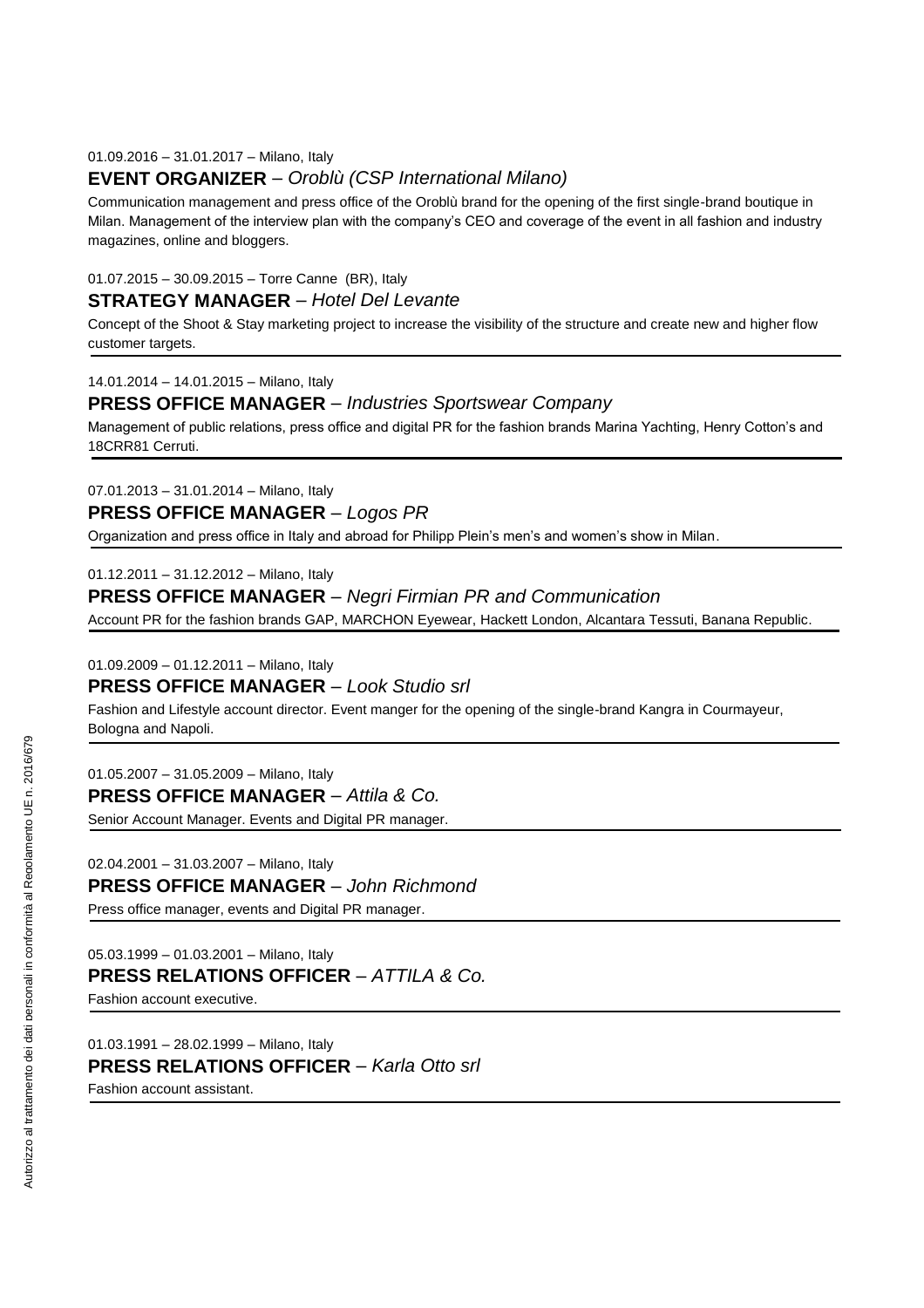## **EDUCATION AND TRAINING**

15.09.1984 – 15.07.1989 **DIPLOMA COMMERCIO CON L'ESTERO**

01.10.2017 – 20.06.2018 **SOMMELIER 3° LEVEL** – *Associazione Italiana Sommelier* - *www.aislecce.it*

01.06.2020 – 20.06.2020

**MASTER OF FUNDAMENTALS OF DIGITAL MARKETING** – *Google Digital Training*

learndigital.withgoogle.com/digitaltraining/validate-certificate-code

## **DIGITAL SKILLS**

Microsoft: Excel / Office / PowerPont / Outlook - Social Media: Facebook / Instagram / LinkedIn / Twitter.

# **LANGUAGE SKILLS**

Mother tongue(s): ITALIAN

|                | <b>UNDERSTANDING</b> |           | SPEAKING          |                    | WRITING   |
|----------------|----------------------|-----------|-------------------|--------------------|-----------|
|                | Listening            | Reading   | Spoken production | Spoken interaction |           |
| <b>ENGLISH</b> | C1                   | C1        | C <sub>1</sub>    | C1                 | C1        |
| <b>FRENCH</b>  | <b>B1</b>            | <b>B1</b> | <b>B1</b>         | <b>B1</b>          | <b>B1</b> |
| <b>GERMAN</b>  | A <sub>1</sub>       | A1        | A1                | A <sub>1</sub>     |           |

Levels: A1 and A2: Basic user; B1 and B2: Independent user; C1 and C2: Proficient user